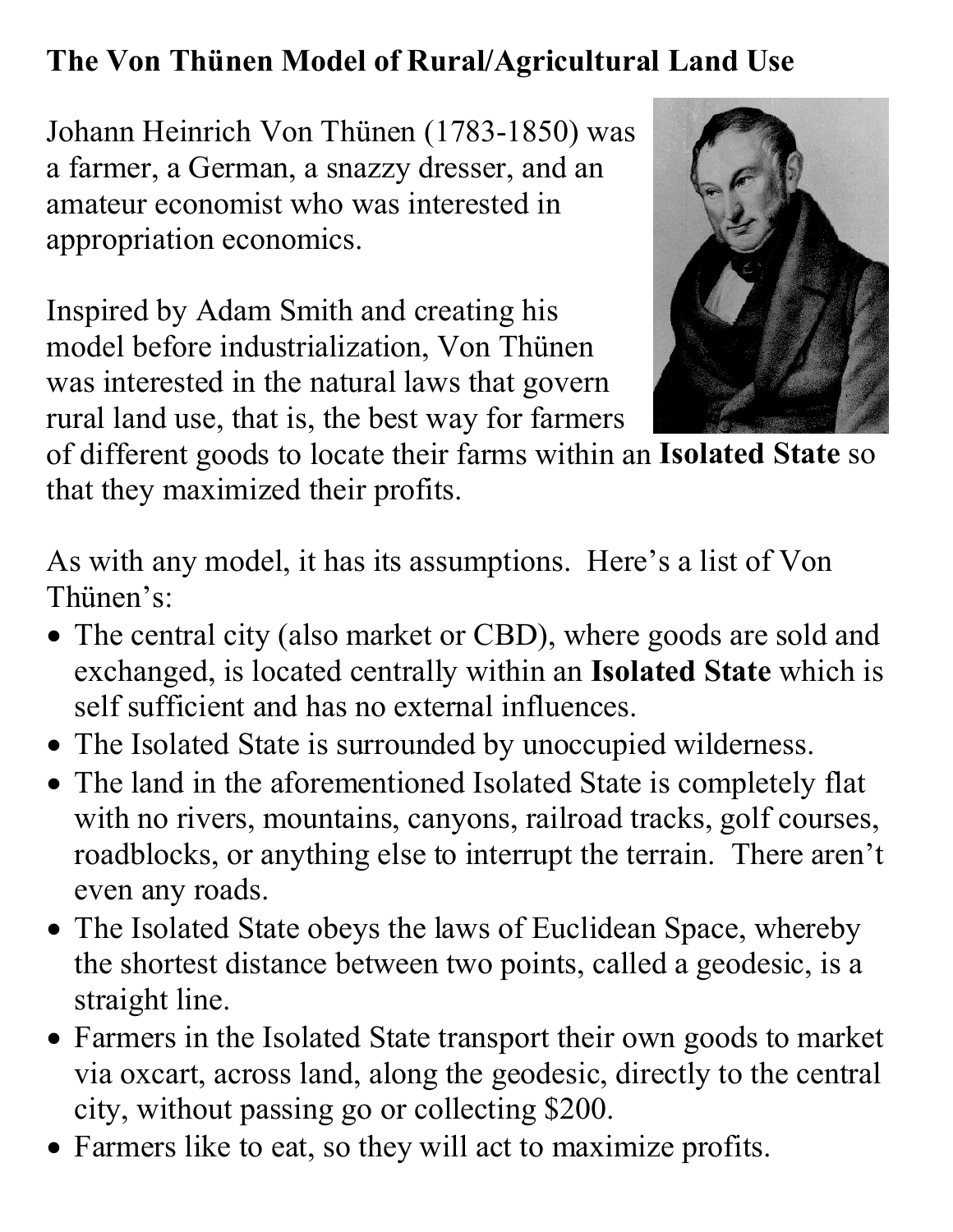One day, while playing darts and thinking about the Isolated State, Von Thünen hypothesized that, under the assumptions, a pattern of concentric rings around the market would develop. Heres' what he saw . . .



The different types of farms during Von Thünen's time were:

- **Ranching** (raising animals for slaughter)
- **Dairy and Intensive Farming** (produce & perishables)
- **Timber** (wood was in high demand pre-industrialization for heating and cooking)
- **Field Crops** (grains and other non-grain field crops)

All goods produced by the farmers had to be transported to the central city to be sold at market. Naturally, there are costs incurred with the transporting the product, which Von Thünen called **Luftlinie**, *T*,and additional costs of acquiring land, which Von Thünen called **Locational Rent**, *L*.

Land closer to the central city/market was more expensive, but transportation costs were lower.

Land further away from the central city/market was cheaper, but transportation costs were higher.

The obvious question for the farmer was *"Where to farm, where to farm, oh alas, poor me, where shall I farm?!?!"*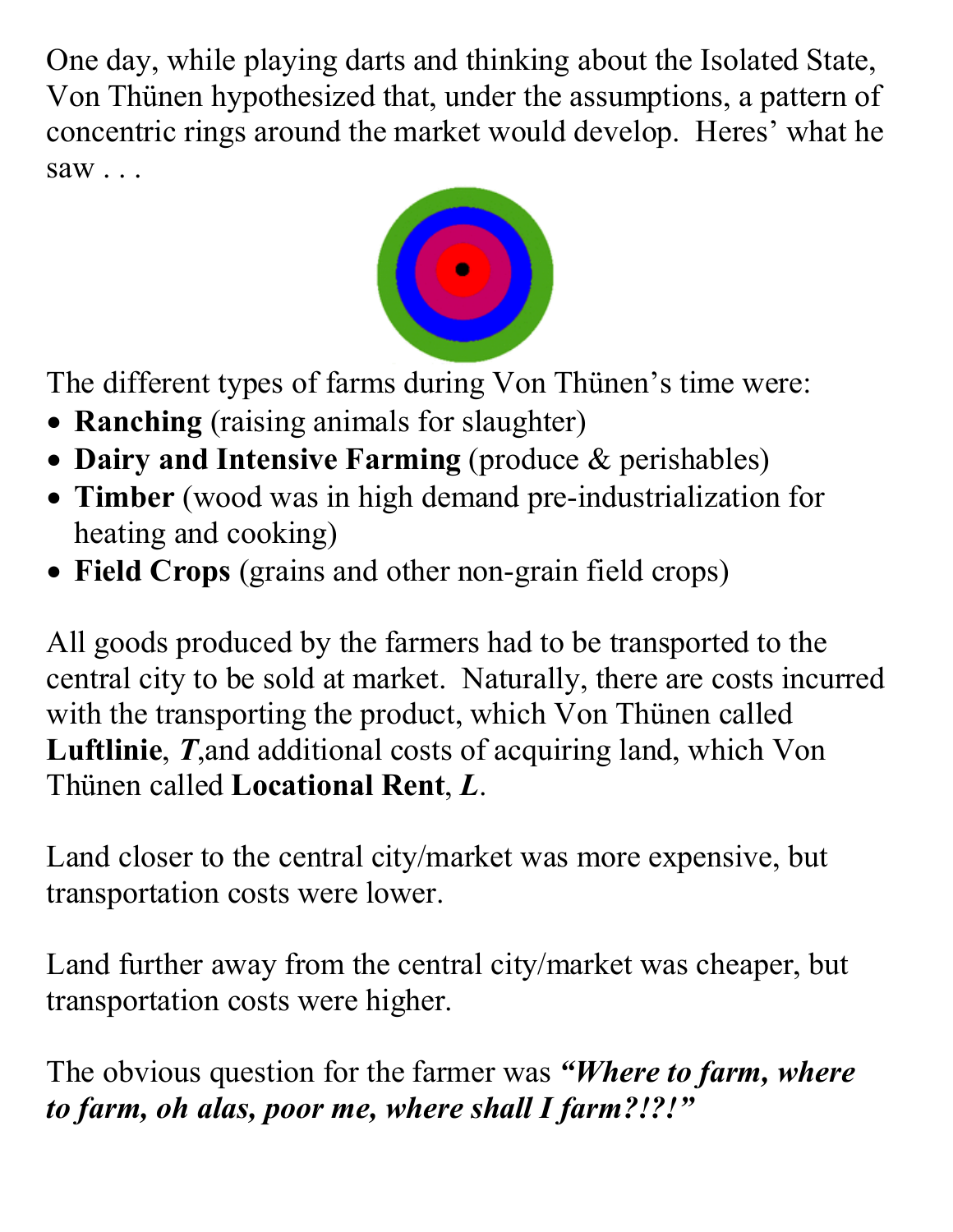See if you would have made it as a pre-industrial farmer in the land of Von Thünen . . . .

Directions:

- 1. Place the following in the correct concentric ring.
- 2. Don't Mess Up, Lest ye go hungrig.

## **RANCHING DAIRY TIMBER FIELD CROPS LIONS & TIGERS & BEARS**

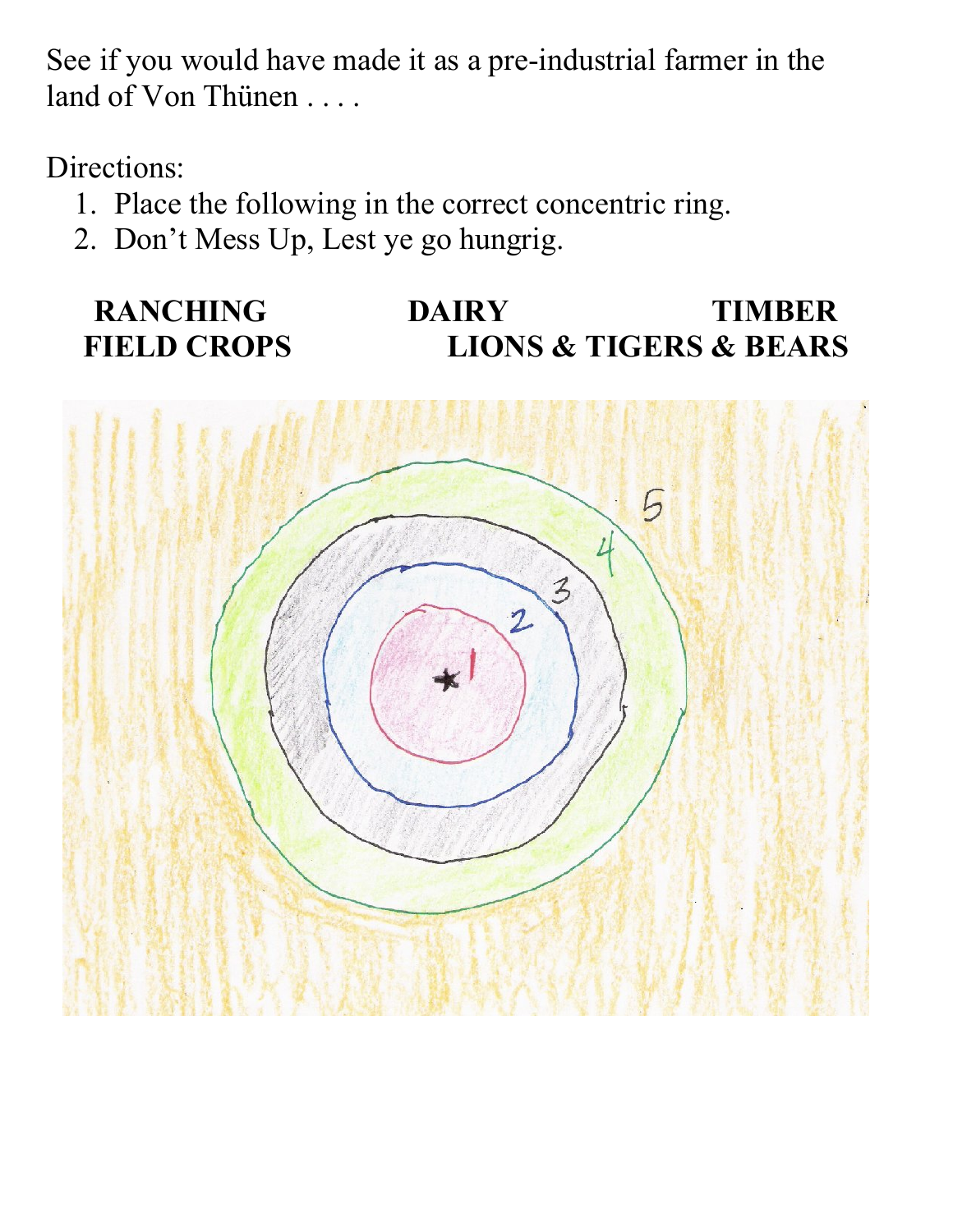Zum beispiel:

Suppose Milk can earn \$200 per month at the Market, so

 $M = 200$  (market price)

Assume the following rates for Land Rent, *L,* and Transport Costs, *T,* for milk.

| Region                 |     |    |     |     | <b>BEARS</b> |
|------------------------|-----|----|-----|-----|--------------|
| (miles from            |     |    |     |     |              |
| Central City)          |     |    |     |     |              |
| $L =$ Land             | 100 | 80 | 25  | 10  | free         |
| Rent,                  |     |    |     |     |              |
| $\frac{s}{\mod h}$     |     |    |     |     |              |
| $T =$ Transport        |     | 20 | 100 | 200 | $Arm+Leg$    |
| Cost, $\frac{s}{mile}$ |     |    |     |     |              |

Let's calculate profits for milk in each Region

$$
P = \underset{\text{price or}}{M} - \left(\underset{\text{revenue}}{T} + \underset{\text{const}}{L}\right)
$$

Region

| 1: $P = 200 - ($ | $+$ | $) =$ |
|------------------|-----|-------|
| 2: $P = 200 - ($ | $+$ | $) =$ |
| 3: $P = 200 - ($ | $+$ | $) =$ |
| 4: $P = 200 - ($ | $+$ | $) =$ |
| 5: $P = 200 - ($ | $+$ | $) =$ |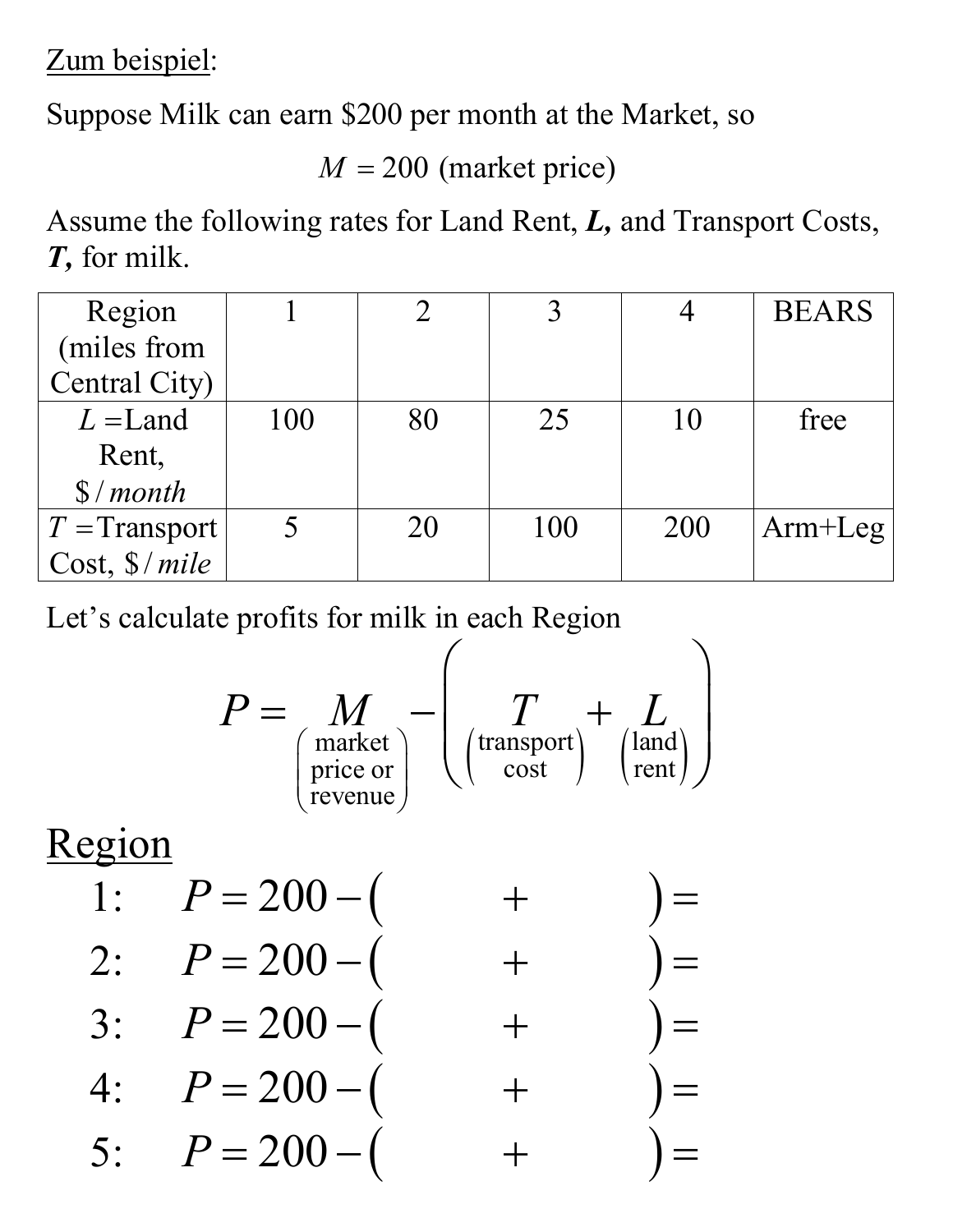Final notes:

- 1. Even though Von Thünen's model was created in a time before factories, highways, railroads, UPS, and i-phones, it is still an important model in geography, demonstrating the balance between land cost and transportation cost in producing a cost-effective product.
- 2. William Alonso built up Von Thünen's idea and modified it for urban use. Known as the "Bid-Rent Function Theory," it takes into account things like population density, employment, etc. It also makes no mention of oxcarts.